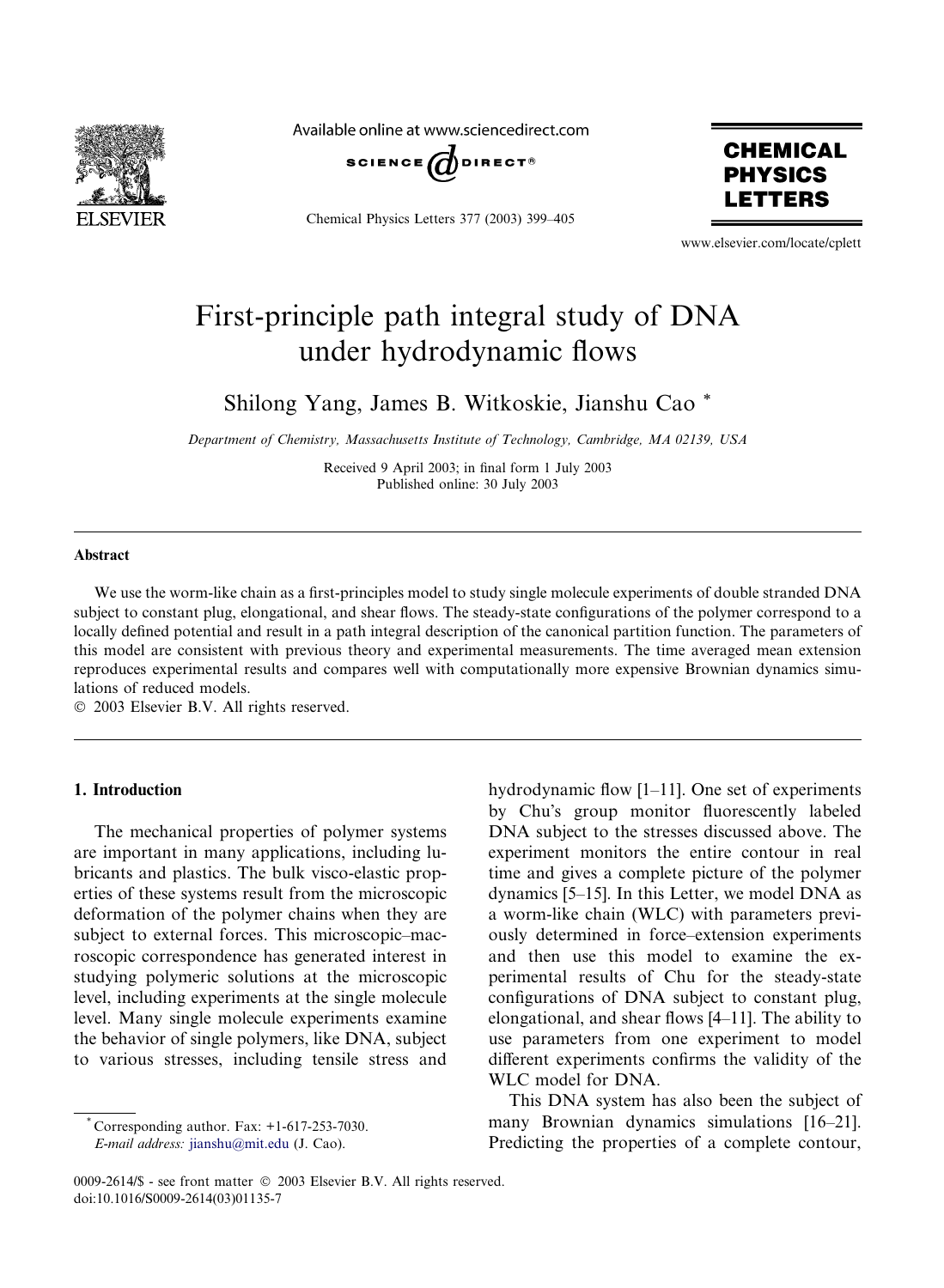requires a large number of long simulations performed on a large number of beads. With carefully chosen parameters, reasonable agreement between the experiments and these simulations exists, but these calculations are phenomenological and computationally intensive [17]. We propose a less computationally intensive first-principles path integral Monte Carlo algorithm based on equilibrium theory to study DNA subject to various hydrodynamic flows. If the relaxation of the polymer is fast, the experimentally observed configurations correspond to a generalized equilibrium distribution, which has an associated potential. With a reasonable formulation of the potential, we evaluate time averaged ensemble quantities with Monte Carlo techniques. Although this approach will not describe dynamics, it is computationally more efficient than Brownian dynamics and allows the prediction of important time averaged quantities, like the mean extension of the polymer that we examine in this Letter. Previously, Larson et al. [22] used similar Monte Carlo techniques on bead and spring models to describe time averaged properties of DNA polymers subject to constant plug flow.

DNA is a difficult polymer to model because it is semi-flexible with a large persistence length of 53 nm, compared to a typical length studied in experiments of 50  $\mu$ m, and its contour length only extends under strong forces [17,22]. Bead and spring simulations require a large number of beads to account for bending energy and constrained dynamics to maintain the contour length. We adopt a more natural model for DNA, the WLC model of Kratky and Porod [23]. The WLC replaces the Rouse-like bead and spring model with a continuous contour of fixed length and includes an energy associated with bending the polymer. The bending energy is experimentally measurable, which removes a fitting parameter. The first analytic treatment of the WLC model appears in a 1973 paper by Fixman and Kovac [24]. Later work by Marko and Siggia with improvements by Bouchiat demonstrate that the WLC model predictions agree extremely well with the force–extension experiments on DNA by Bustamante's group [25]. The agreement suggests that the WLC captures the fundamental thermodynamics of DNA [1,9,26]. The WLC is also the basis for the force–extension relations used in simulations by Doyle and in the analytic theory by Zimm [17,27]. Doyle neglects hydrodynamic interactions while Zimm incorporates the interactions with a length dependent rescaling of the flow field determined by the Kirkwood approximation.

In the absence of an external field, the energy of the WLC is a simple contour integral,  $\beta E =$  $\int_0^L A/2 |\partial_s \hat{\mathbf{t}}|^2 ds$ , where L is the polymer's length [24]. The inverse temperature,  $\beta$  makes all quantities unitless and the tangent vector  $\hat{\mathbf{t}}$  of the contour  **is normalized to fix the contour length,**  $|\hat{\mathbf{t}}| = 1$ . An external potential,  $\beta U(\mathbf{R}(s))$  modifies the energy resulting in a path integral partition function,

$$
Z = \int D\mathbf{R}(s)
$$
  
 
$$
\times \exp\left(-\int_0^L \left\{\frac{A}{2}|\partial_s \hat{\mathbf{t}}|^2 + \beta U(\mathbf{R}(s))\right\} ds\right).
$$
 (1)

We can derive the form of  $\beta U(\mathbf{R}(s))$  for many experiments. For example, in the experiments of Smith et al. [9], one end of the DNA strand is attached to a glass surface and magnetic tweezers stretch the other end of the DNA. The external potential is

$$
U(\mathbf{R}(s)) = -f|R_z(0) - R_z(L)| = -f \bigg| \int_0^L \hat{t}_z ds \bigg|,
$$

where  $f$  is the force applied to the two ends and  $\hat{t}_z$  is the component of the tangent vector in the direction of the force. The solution maps into the trajectory of a quantum rigid-rotor and has good agreement with experiment [1,24,26]. We parameterize the bending energy of the WLC model with the persistence length determined by these references,  $A = 53$  nm, to remove fitting parameters and validate the consistency of the WLC description of DNA in various experiments. We neglect the persistence length's dependence on various experimental conditions, such as buffer concentrations and the dye used in imaging.

The potential is not easily defined for hydrodynamic flows because hydrodynamic flows are dynamic phenomenon, but the flow still performs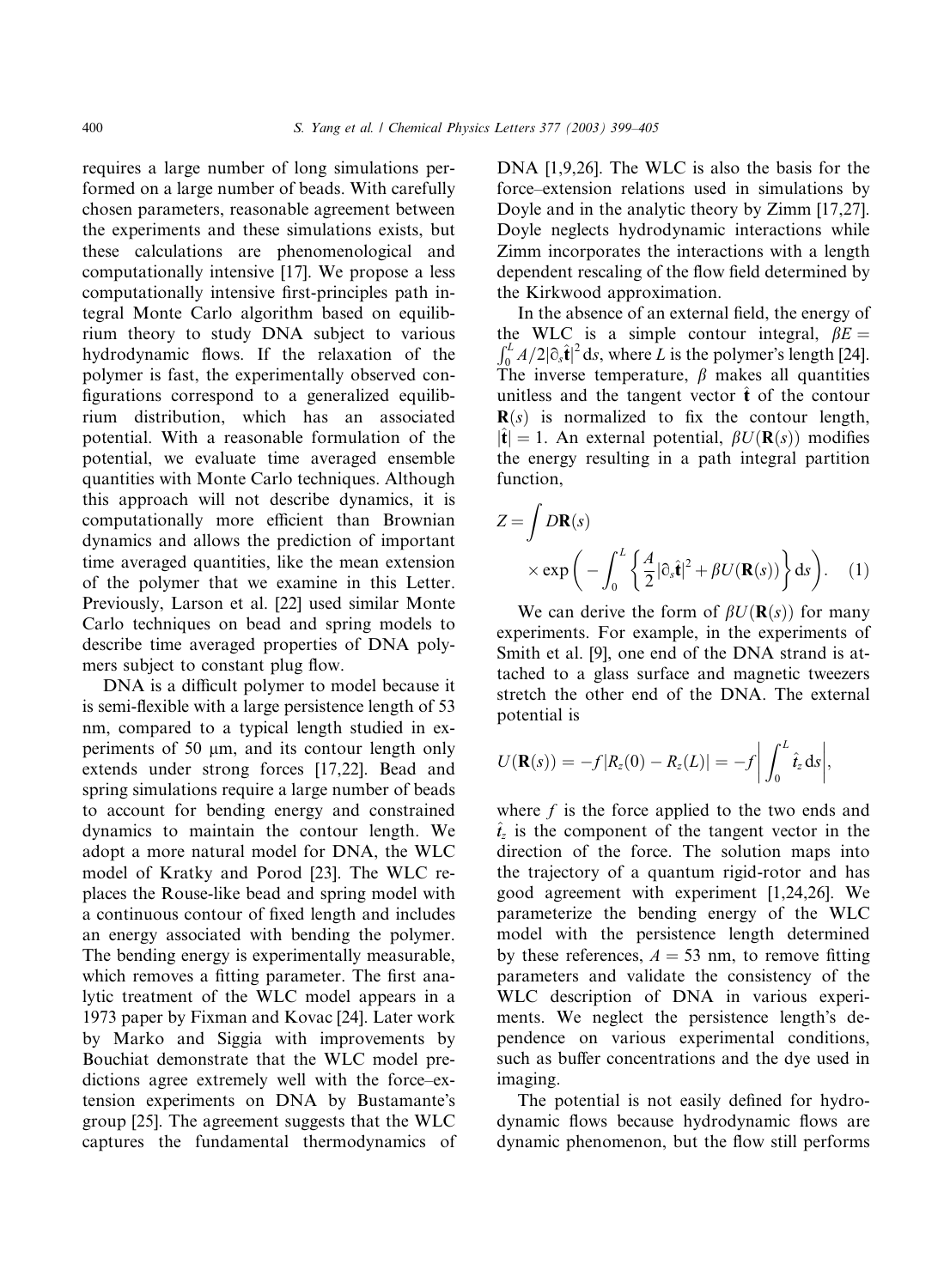work on each monomer. If we ignore the intrachain hydrodynamic interactions of a polymer in a potential flow, like constant plug flow or elongational flow, the work is proportional to differences in the potential. For a free-draining polymer, we add the potential of all of the monomer units, which becomes an integral over the contour. A simple double integral over the contour can incorporate the two body potential, but this is not done here. Removal of the free draining approximation is more difficult, but previous studies show that hydrodynamic interactions lead to only modest corrections to many time averaged quantities [21,22].

# 2. Constant plug flow

The constant plug flow potential is  $V = -F \cdot z$ , where  $F$  is the flow rate, and the polymer's potential is  $-F\xi \int_0^L z(s) ds$ , where  $\xi$  is the friction per unit length. Based on the findings of Larson et al. [22], we assume the friction does not vary with the flow rate or over the polymer, but we do not know the friction constant explicitly. Most experiments report the viscosity of the polymer in the solution, whose relation to friction has a non-trivial geometric dependence. The friction is the only fitting parameter, but it is comparable in all simulations and simply scales the flow rates. The Kirkwood approximation in Zimm's calculation for constant plug flow replaces the bare uniform force on each segment from the flow field with a dressed force that is also uniform and justifies a rescaled friction constant [27].

Perkins et al. [6] performed the constant flow experiment with optical tweezers. Fluid passes over the polymer creating a force along the entire polymer. Integration by parts gives an insightful formula for the potential,  $-F \cdot \xi \int_0^L (L-s)\hat{t}_z ds$ . The energy of the potential comes from a tension that scales linearly along the chain. The tension is the greatest at the end tethered to the bead because the whole chain pulls on this end, and it lessens further down the chain until it becomes zero at the free end. For a strong flow, the polymer is almost completely extended in the z-direction, and the components in the  $x$  and  $y$  directions are small

perturbations of the linear configuration. The energy of the WLC is approximately

$$
\beta E \approx \int_0^L \left[ A/2 |\partial_s \hat{\mathbf{t}}_{\perp}|^2 + F \xi (L - s) |\hat{\mathbf{t}}_{\perp}|^2 \right] - \frac{F}{2} L^2,
$$
\n(2)

where  $\hat{\mathbf{t}}_1$  is the transverse components of the tangent vector, the  $x$  and  $y$  directions, and the component in the z-direction is approximately  $\hat{t}_z = 1 - (1/2)|\hat{\mathbf{t}}_{\perp}|^2$  [26]. The action corresponds to a quantum harmonic oscillator with a linearly ramped spring constant. The  $x$  and  $y$  components act independently and the partition function for each component is Gaussian

$$
\int \mathscr{D}(\hat{t}_{\perp}^{(x,y)}(s)) \exp\left(-\frac{A}{2} \hat{t}_{\perp}^{(x,y)}(s) \frac{d \hat{t}_{\perp}^{(x,y)}(s)}{ds}\right)_{0}^{L} + \int_{0}^{L} \int_{0}^{L} ds \, ds' \delta(s-s') \left\{\frac{A}{2} \hat{t}_{\perp}^{(x,y)}(s') \frac{d^{2} \hat{t}_{\perp}^{(x,y)}(s)}{ds^{2}} - \hat{t}_{\perp}^{(x,y)}(s') \frac{F\xi}{2} (L-s) \hat{t}_{\perp}^{(x,y)}(s))\right\}.
$$
\n(3)

Since the operator in the exponential is Hermitian, the Green's function for the average square of the transverse component,  $u(s, s') = \langle (\hat{\mathbf{t}}_{\perp}^{(\bar{x}, y)})(s) (\hat{\mathbf{t}}_{\perp}^{(x, y)})$  $(s')$ , is a weighted sum of eigenfunctions,  $G(s, s') =$  $\sum_{n} |u_n(s)\rangle \lambda_n^{-1} \langle u_n(s')|$ , that satisfy the differential equation

$$
-A\frac{\mathrm{d}^2 u_n(s)}{\mathrm{d}s^2} + F\xi(L-s)u_n(s) = \lambda_n u_n(s),\tag{4}
$$

with the boundary conditions  $u'_n(0) = u'_n(L) = 0$ . The analytic solutions to the equation are sums of Bessel functions. The rms of the traverse displacement is  $\sqrt{\sum_n \lambda_n^{-1} |\int_0^L u_n(s) ds|^2}$ , which is shown in Fig. 1. Since  $\langle t_z \rangle \approx 1 - (1/2) (\langle (\hat{t}_{\perp}^{(x)}(s))^2 \rangle +$  $\langle (\hat{t}_\perp^{(y)}(s))^2 \rangle$  = 1 -  $\sum \lambda_n^{-1} u_n^2(s)$ , the average extension in the z-direction is approximately  $L - \sum \lambda_n^{-1} \int_0^L ds u_n^2(s) = L - \sum \lambda_n^{-1}$ . Since the eigenvalues change slowly with the flow rate in the high stretching regime, the width and extension also change slowly. The rms displacement displays a trumpet shape that is qualitatively similar to the shapes observed in experiments, simulations, and other theories [6,22,28,29].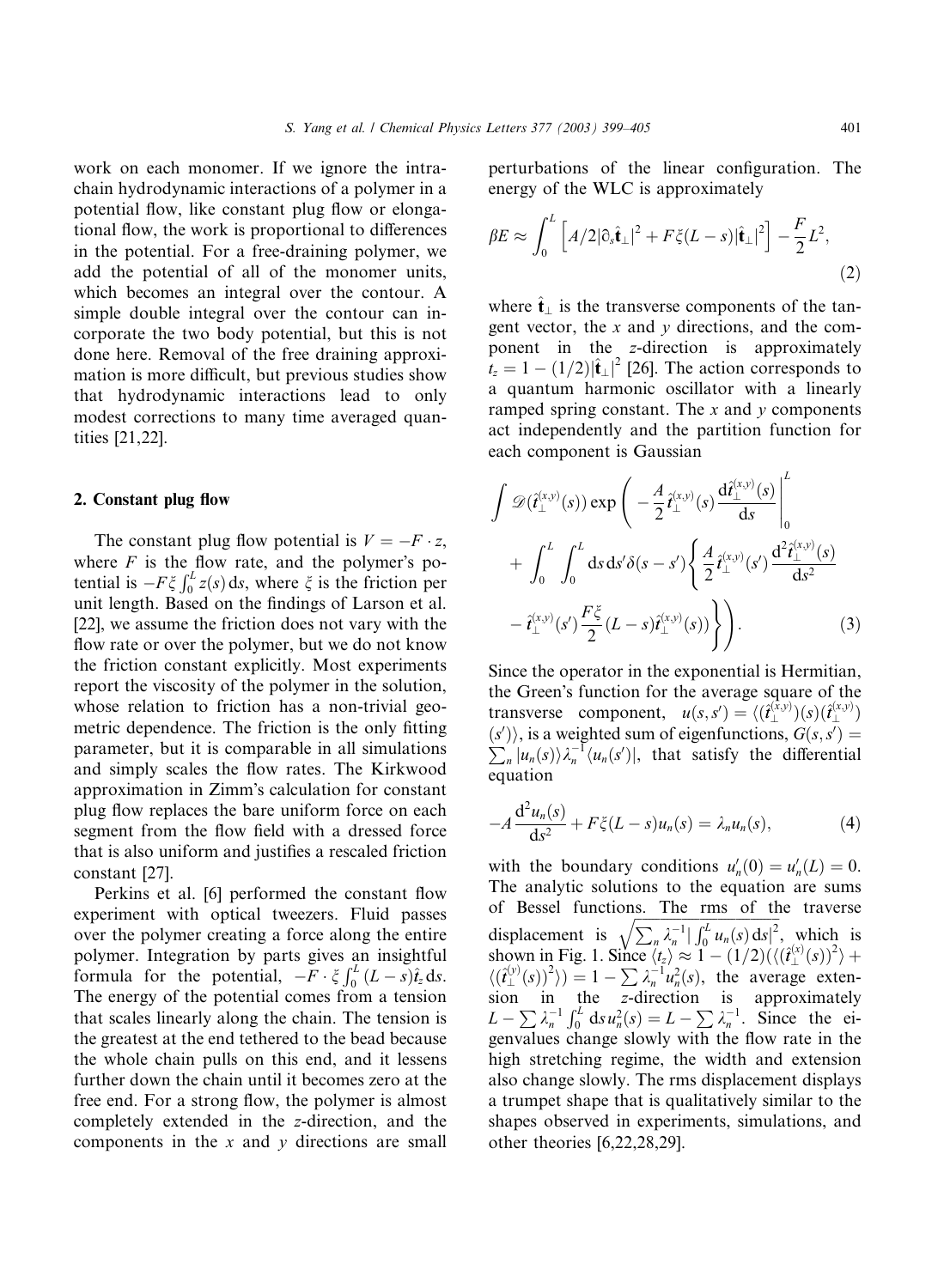

Fig. 1. The root mean square displacement of the traverse component of the polymer in a strong constant plug flow. The displacement is plotted as a function of distance in the direction of the flow field. Note the resemblance to the trumpet shape observed in experiment and simulation.

Without the the large flow rate approximation, the action of the tangent vector corresponds to the imaginary time Schrödinger equation for a rigidrotor in a time dependent potential

$$
\frac{\partial \Psi(s)}{\partial s} = \left[ \frac{\hat{\mathbf{L}}^2}{2A} + F\zeta(L-s)\cos(\theta) \right] \Psi(s).
$$
 (5)

In this equation,  $\hat{\mathbf{L}}$  is the angular momentum operator, and  $cos(\theta)$  is the projection of the tangent vector onto the direction of the flow field. This equation resembles the constant force calculations with a simple time dependence  $(L - s)$  [26]. This equation can be solved by using a spherical harmonic basis set and numerically propagating the resulting matrix [1,26]. The only difficulty is the initial condition of the wavefunction, for which we use results that are consistent with the high stretching calculation above,  $t_z(0) = 1$  and  $t_z(0) =$  $t_v(0) = 0.$ 

Fig. 2 compares the predictions of mean fractional extension versus flow rate for the rotor Hamiltonian, the Monte Carlo simulation discussed below, the experimental results of Perkins et al. [6,17], and the Brownian dynamic simulations of Doyle. Since the experiment cannot determine the end-to-end distance, the fractional extension is the maximum distance between any



Fig. 2. Comparison of the constant plug flow experiment in [6], the path-integral Monte Carlo simulation, the path-integral matrix multiplication method, and the Brownian dynamics simulation reported in [17]. Inset compares asymptotic behavior of the simulations for large flow rates.

points on the polymer contour compared against the contour length. The flow rate is in a dimensionless form,  $Wi = \tau_F/\tau_p$ , where  $\tau_F$  is the characteristic time of the flow and  $\tau_p$  is the longest relaxation rate of the free polymer, which is determined by equations in [17–19]. For elongational and shear flows, the dimensionless form corresponds to Weissenberg numbers. Both simulations compare well with experiment. The mean extension initially increases rapidly with the flow rate. At about 60% of full extension, the rate of increase in the extension slows to an asymptotic approach to full extension in the large flow rate limit.

A slight discrepancy for moderate flow rates results from the initial condition, which is correct in the strong stretching limit and is not important for weak flows. Monte Carlo techniques correct the discrepancy, as would different initial conditions, which are not done here to avoid additional fitting parameters. Although we do not present these results since they appear elsewhere, the matrix multiplication method exactly reproduces the constant force results of Bouchiat, which agrees with the experiments of Bustamante, since no ambiguity about the initial conditions exists, and the rigid-rotor equation is the same [1,9,25,26].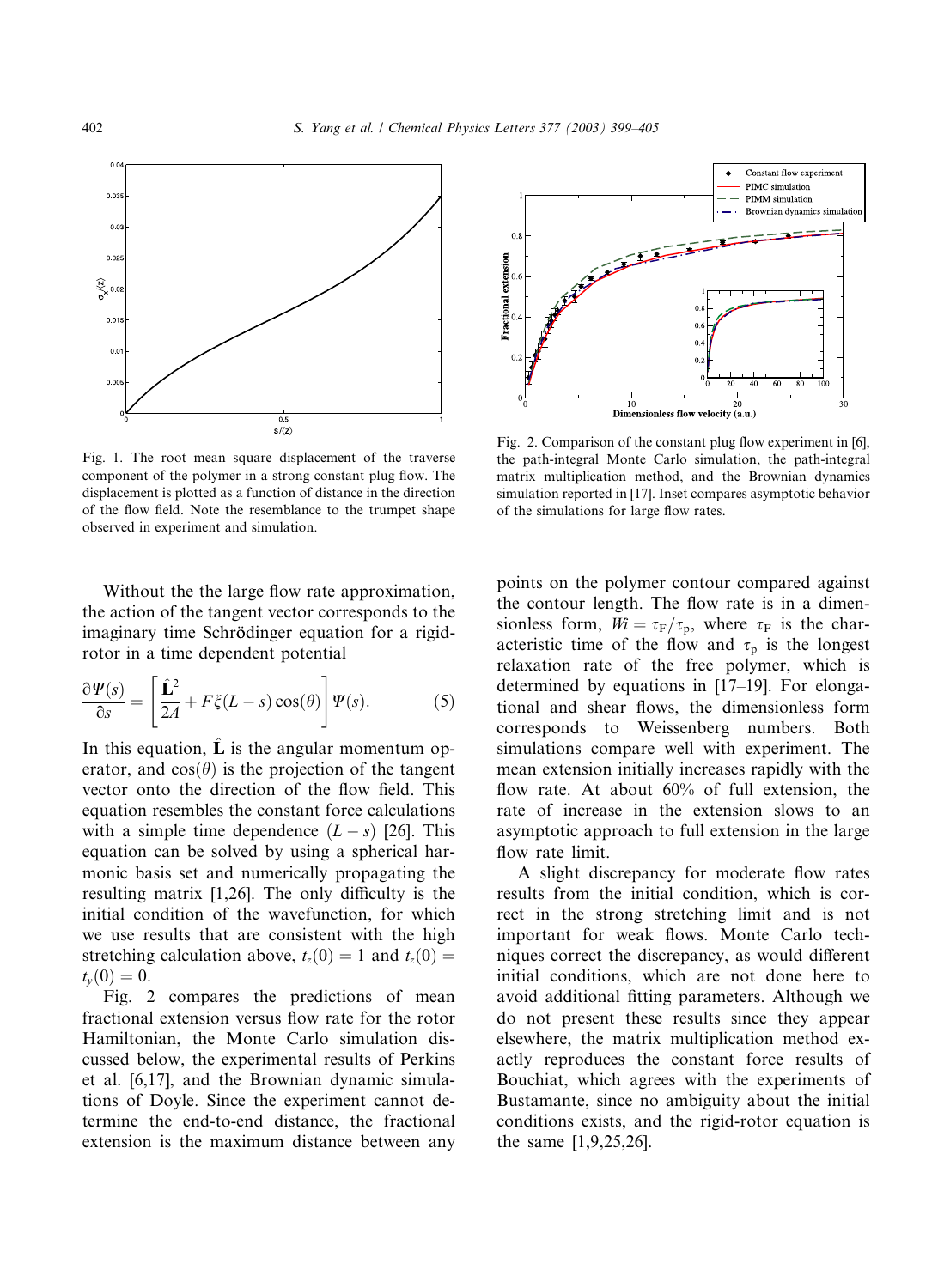# 3. Elongational flow

The quantum rigid-rotor analogy extends to the elongational flow by changing the form of the external potential to

$$
-F\xi \int_0^L ds(z^2(s) - 1/2(x^2(s) + y^2(s))),
$$

where  $F$  is the flow rate over length. The potential depends on the position instead of the tangent vector. Unless we know the starting position, which depends on the steady-state distribution, we do not know  $\mathbf{R}(s)$  and cannot predict the s dependence of the field. To overcome the difficulties presented by this potential, we evaluate the path integral using Monte Carlo techniques.

As a calibration, we analyze the constant plug flow experiment with Monte Carlo and compare these results with our previous results. We discretized the polymer into 844 segments, two segments per persistence length for a DNA chain that is  $22.4 \mu m$  in length. The discretization captures the rigidity of the polymer without incorporating phenomenological bending springs. The segments are fixed in length and only the angles are varied. We fix one end of the polymer at the origin and perform  $12 \times 10^6$  Monte Carlo steps with the potential energy defined above. The Monte Carlo algorithm fits the experiment and Brownian dynamic simulation results better than the matrix multiplication method, as shown in Fig. 2. These results give us confidence in using this algorithm to evaluate more complicated flows.

Elongational flow corresponds to the experiments of Smith and Chu and of Perkins et al. [7,10]. In these experiments, the DNA is freely flowing with the fluid. Since the forces caused by this flow are linear, we decompose the motion of the polymer into center of mass and relative motion of the polymer segments. The Monte Carlo procedure is the same as for the constant plug flow, except that the energy is determined in the relative coordinate frame. Fig. 3 shows the fractional extension results compared against the experimental results of Chu and the Brownian dynamic simulations of Doyle [17].

Even for this more complicated flow, the fractional extensions predicted by both of the simula-



Fig. 3. Comparison of the elongational flow experiment in [7], the path-integral Monte Carlo simulation, and the Brownian dynamics simulation reported in [17].

tions agree extremely well with the experimental results. The fractional extension as a function of flow rate rises quickly to about 80% before a slow asymptotic approach to full extension. In the strong flow limit, the Monte Carlo simulation slightly overestimates the extension, as compared to the experiment and Brownian dynamics simulation, but all three results agree extremely well for weak and moderate flows. The agreement between the simulations and experiments for the constant plug and elongational flows demonstrates that the Monte Carlo technique successfully reproduces the results for potential flows and that the WLC model is a good description of DNA and possibly other semi-flexible biological polymers in potential flows.

### 4. Shear flow

Encouraged by the success of the path integral Monte Carlo method on potential flows, we investigate the application of these methods to non-conservative flow fields like shear flow. The simple shear flow also has an analogous rigidrotor Hamiltonian with an electrostatic potential  $U \propto -x \cdot z$  and a non-conservative *B*-field,  $\hat{\mathbf{r}} \times \hat{\mathbf{y}}$ , where  $\hat{\mathbf{r}}$  is the position vector and  $\hat{\mathbf{y}}$  is the unit vector in the y-direction. Similar to the elongational flow, we avoid the difficulty of the position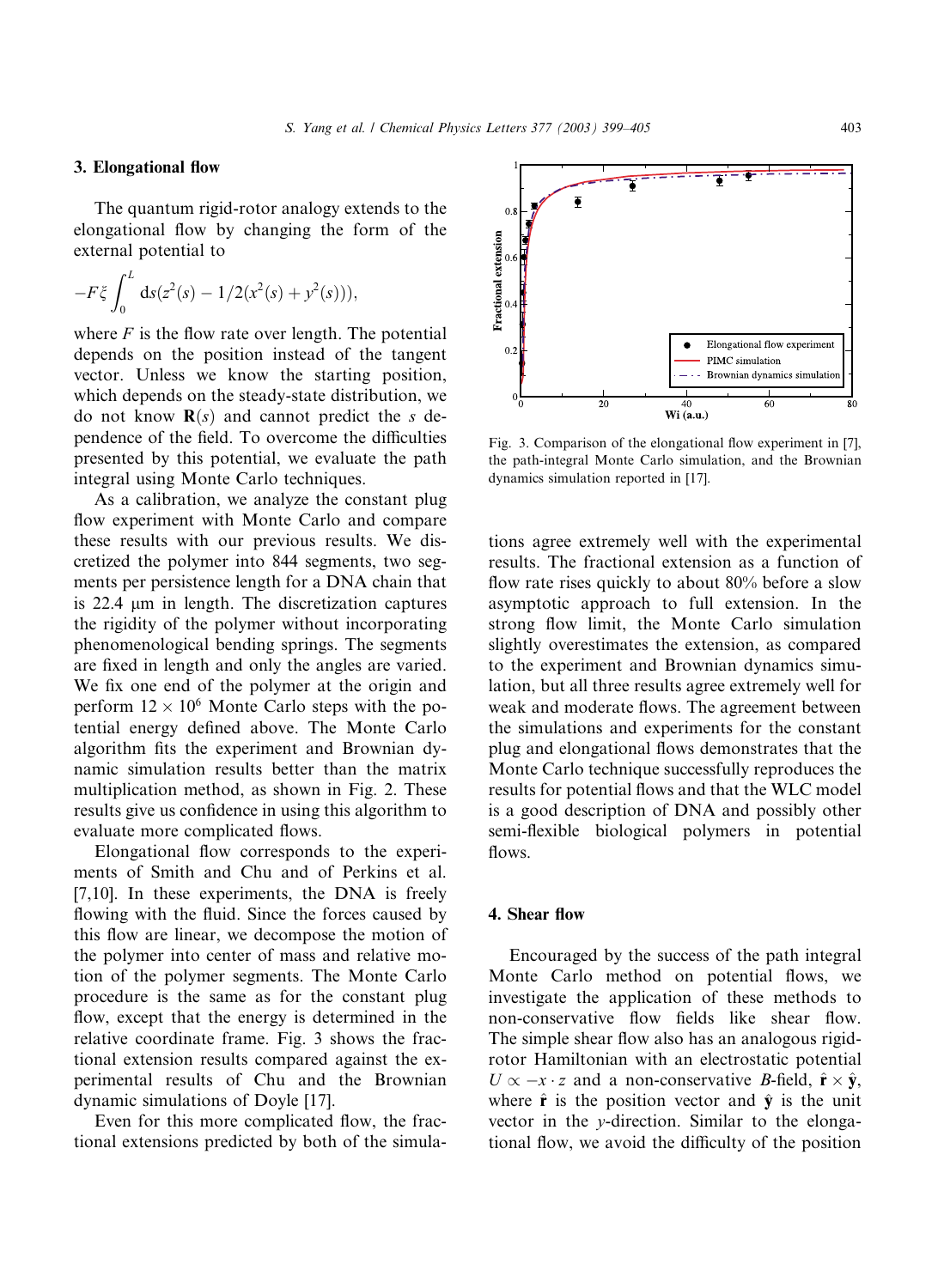dependence by evaluating the action with Monte Carlo.

The shear flow experiment that we analyze is similar to the elongational flow experiment [11,17]. The DNA freely flows with the fluid, and we calculate the forces in the center of mass frame using the simple shear relations,  $F_z = F \xi x$  and  $F_x = F_y = 0$ , where F is flow rate over length. Although shear flow is not a potential flow, the fluid still performs work on the system, which allows us to define a local energy change by integrating the force along the linear path connecting two configurations. The probability of a transition occurring is proportional to the energy difference in the local frame. Several authors used this approach to describe other polymer systems in shear flows [30–33]. Since the potential changes as the polymer moves, detailed balance does not hold and the polymer rotates through space, but this simulation can be viewed as a Glauber dynamics [34]. The Monte Carlo algorithm for the shear flow follows the same steps as the constant plug flow and elongational flow with the potential defined locally. A trajectory dependence exists, which may require a larger number of simulation steps than the potential flows, but we still only use  $12 \times 10^6$ Monte Carlo steps.

The force–extension relations for shear flow are plotted in Fig. 4. As with the potential flows, the



Fig. 4. Comparison of the shear flow experiment in [11], the path-integral Monte Carlo simulation, and the Brownian dynamics simulation reported in [17]. To aid the eye, the solid curve follows the trend of the Monte Carlo data.

path integral Monte Carlo method agrees extremely well with both experiment and the Brownian dynamics simulation. Because we only used  $12 \times 10^6$  Monte Carlo steps, some scatter in the data exists. We added a trend line in Fig. 4 to help the eye follow the data. For weak shear rates there is a fast initial rise in the mean extension. After the initial rise, the data quickly asymptotes to about 40% extension. The small asymptotic value can be understood by examining the decomposition of the shear flow field into an elongational part and a rotational part. At an angle of about  $\pi/4$  in the xz plane, the polymer gets stretched, but at  $-\pi/4$  the polymer gets compressed [11,17,35]. The rotational part moves the polymer between these angles resulting in an averaging over these angles and a decreased total extension. This cycling from the extended to the compressed states has been observed in the experiment, the Brownian dynamics simulations, and our Monte Carlo simulations. The correspondence shows that the Glauber dynamics of a Monte Carlo simulation does capture some of the real dynamics of the system.

# 5. Summary and conclusion

As demonstrated in this Letter, the WLC is a good model for DNA and possibly other semiflexible biopolymers. With a single fitting parameter, the friction constant, which linearly scales the flow rate, the solution to the path integral quantitatively agrees with experimental results for DNA subject to constant plug, elongational, and shear flows. The model is based on physical principles without phenomenological force–extension relations. Although hydrodynamics are strictly dynamic phenomenon, time averaged quantities are quasi-equilibrium phenomenon in an effective potential. This description is possible because relaxation to the steady-state distribution is fast and contributions from intra-chain hydrodynamics can often be neglected. The equilibrium partition function corresponds to an ensemble average, which demonstrates the correspondence between time-averages of single molecule trajectories and ensemble averages for ergodic systems. These